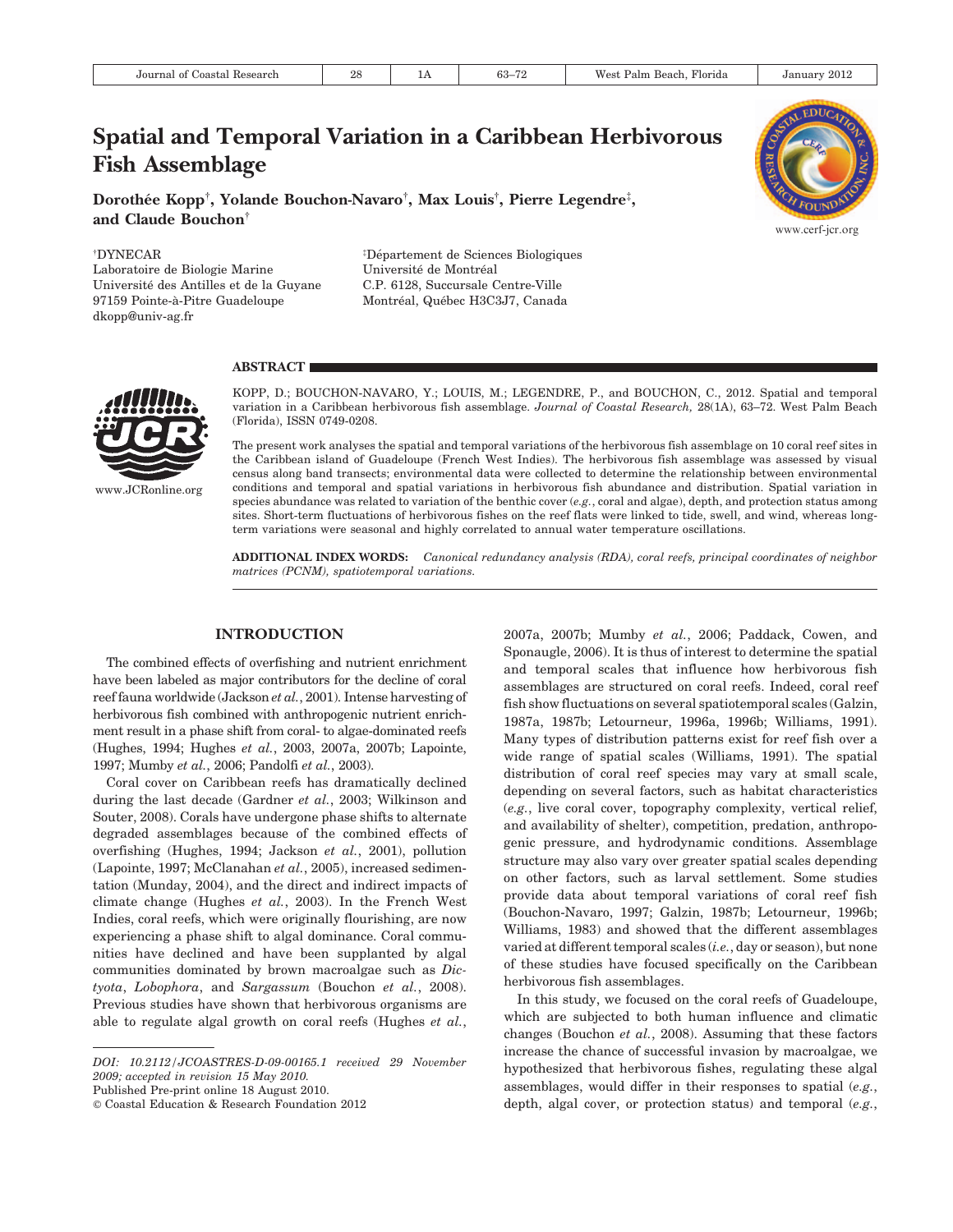

Figure 1. Map of the study area and location of the study sites.

season and tide) variables. Our first objective was to ascertain whether herbivorous fish exhibited distinct distribution patterns across reef flats and outer reef slopes. Second, we sought to model short- and long-term temporal variations of the herbivorous fish abundance and to identify the environmental variables responsible for these variations.

#### MATERIALS AND METHODS

To address these questions, visual censuses were conducted during the dry and rainy seasons in different coral reefs of Guadeloupe Island, located either on reef slopes or on reef flats; the reefs differed mainly by their depth and cover characteristics. The temporal patterns were estimated in one reef flat by visual censuses during an 18-month period.

#### Study Area

Guadeloupe is located in the eastern Caribbean Sea at  $16^{\circ}15'$ N,  $61^{\circ}35'$  W (Figure 1). Coral reefs are in high abundance

around the island; some of them have been protected since the 1980s. On protected reefs, human activities like fishing, diving, and anchoring are restricted and often forbidden (Guadeloupe National Park, 2005). The Guadeloupe marine protected areas (MPAs) studied are located around Ilets Pigeon (400 ha) on the western coast and in the bay of the Grand Culde-Sac Marin (2135 ha) in the north of the islands. The climate in Guadeloupe is typical of tropical areas, with a dry and a rainy season. Around Guadeloupe, mean water temperature varies throughout the year from  $25.8$  to  $29.9^{\circ}$ C, with minimum temperature during the dry season and maximum during the rainy season. Water salinity is 35.5 psu. The sampling areas were not under the influence of freshwater discharges; nutrient concentrations of nitrate and phosphate are very low—respectively, under 0.05 and 0.02  $\mu$ mol. $L^{-1}$  (Kopp, 2007).

#### Spatial and Temporal Patterns

Among the studied sites, six reef flats (S1–S6) (Figure 1) located at a 1-m depth and four reef slopes (S7 to S10)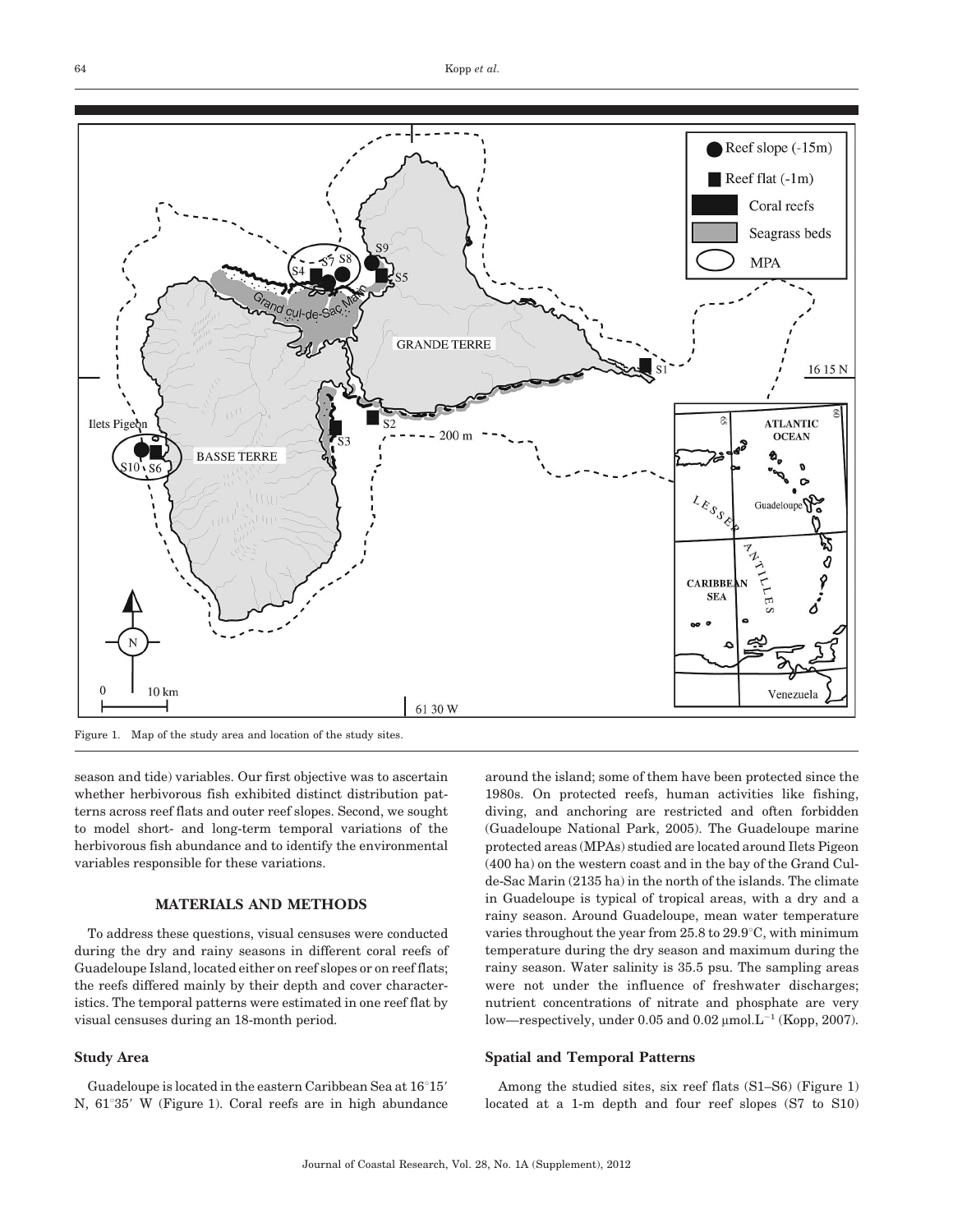between a 10- and a 15-m depth were surveyed twice during 2004. One sampling occurred during the dry season (June– July) and one during the rainy season (November–December) to enable seasonal comparisons. One reef flat (S4) was chosen to study the temporal variation of the herbivorous fish assemblage and sampled monthly from January 2004 to June 2005. S4 was selected because it is located inside MPA, so the observed variations could be attributed only to environmental conditions and not to fishing activities. Finally, to better understand the distribution of the herbivorous fish assemblage according to depth, one of the reef slopes (S10) was sampled during the rainy season at different depths  $(3, 10, 15, 20,$  and  $30$  m). This site was chosen for the same reason as S4 and because it was the only site easily accessible to 30 m.

#### Visual Census

The herbivorous fish assemblage was studied using visual censuses by scuba diving. Estimates of fish abundances, both in density and biomass, were obtained from two replicates of 150  $\times$  2 m band transects. The strip transect technique is the most frequently used for ecological studies of reef fish assemblages (Bellwood and Alcala, 1988). Seven species of Scaridae (genera Scarus and Sparisoma), three species of Acanthuridae (genus Acanthurus), and the Blennidae species Ophioblennius atlanticus are present in Guadeloupe. At the same time, a second observer recorded the whole fish community. Care was taken not to recensus fish already counted. All individuals observed in the band transects were identified to species and noted with an estimate of their sizes. Lengths were grouped in 5-cm size classes for fish up to 20 cm and 10-cm size classes for fish larger than 20 cm. Fish biomass was then estimated using the median value of each class and weight–length relationships available in the literature (Bohnsack and Harper, 1988; Bouchon-Navaro, 1997; Claro and García-Arteaga, 1994). Accuracy of fish length estimation was maintained by practicing with object of known length at intervals throughout the study period. All the counts were conducted by the same observers (D. Kopp for the herbivorous fish assemblage and Y. Bouchon-Navaro for the whole fish community). Prior to the study, fish count results (23 samplings) for both observers were compared using nonparametric Wilcoxon tests. Tests were realized on species richness, abundance, and biomass of herbivorous fish and revealed that there was no significant difference between both observers.

As we wished to study the temporal variations of herbivorous fishes, it seemed pertinent to considered young recruits that established on the reefs. That is why we decided to separate fish under 5 cm from the other individuals. This size class was determined according to the literature. Indeed for Robertson (1988), acanthurids establishment occurs at a size between 26.9 and 26.7 mm. Concerning scarids, Bellwood and Choat (1989) determined that juvenile establishment occurs at a size between 2 and 10% of the maximal size of the individuals (corresponding to sizes inferior to 5 cm for the present scarid species).

# Environmental Variables

For the study of the temporal variations, 10 environmental variables were measured each time site S4 was visited. These variables were  $(1)$  algal turf cover  $(\%)$ ,  $(2)$  tide height  $(m)$ ,  $(3)$ water transparency  $(m)$ ,  $(4)$  rainfall  $(mm.h^{-1})$ ,  $(5)$  cloud cover  $(\%)$ , (6) water temperature (°C), (7) daily global radiance  $(J.cm^{-2})$ ,  $(8)$  swell height  $(m)$ ,  $(9)$  wind speed (knots), and  $(10)$ wind orientation (northeasterly, easterly, or southeasterly). All these variables reflected the conditions during the sampling periods. Only the rainfall was considered as the mean during the month before the sampling. Indeed, it might be a lag between the rainfall that is likely to affect water clarity and its influence on fish assemblages. Meteorological data were supplied by a meteorological station upwind from site S4 (Météo France, Raizet Airport). The tide values were calculated with the model supplied by the Service Hydrologique et Océanographique de la Marine (2010). Water transparency was measured horizontally using a Secchi disc.

For the spatial study, each time a site was visited, 14 environmental variables were measured. These variables were benthic coverage (%) of (1) algal turf, (2) Cyanobacteria, (3) soft Chlorophyta, (4) calcareous Chlorophyta, (5) Phaeophyta, (6) erected Rhodophyta, (7) encrusting coralline algae, (8) coral, and (9) other benthic invertebrates like sponges and gorgonians; different substrate types (%) for (10) rock, (11) coral rubble, and (12) sand; (13) depth (m); and (14) protection status (MPA or not).

Benthic community surveys were used to estimate the total percent composition of the benthos at each site. They were conducted simultaneously with the fish surveys using a linear point intercept sampling (Lucas and Seber, 1977). The substratum types  $(i.e., rock, coral rubble, and sand)$  and the quantitative composition of the benthic community were recorded beneath each 1-m mark distributed every meter along the 150-m long transect. Therefore, the percent coverage of each substratum type and benthic species were estimated from 150 point counts.

#### Data Analyses

Fish assemblage characteristics (species richness, number of individuals, and biomass) between reef flats and reef slopes were compared using Mann-Whitney U tests in which the null hypothesis was the absence of site effects (reef flat or slope).

The herbivorous fish data was related to environmental variables using canonical redundancy analyses (RDA) (Rao, 1964). This canonical technique was used to relate a matrix of species or other response variables (Y) to a corresponding matrix of environmental or other explanatory variables (X) (Legendre and Legendre, 1998). RDAs were performed using the CANOCO program (ter Braak and Smilauer, 2002). Results of the ordination were displayed in correlation triplots. The axes were scaled by adjusting the species scores to the species variance; the resulting scores are correlations between the species and the eigenvectors (ter Braak, 1990). The additional contribution of each environmental variable to the RDA model was evaluated by Monte Carlo permutation tests during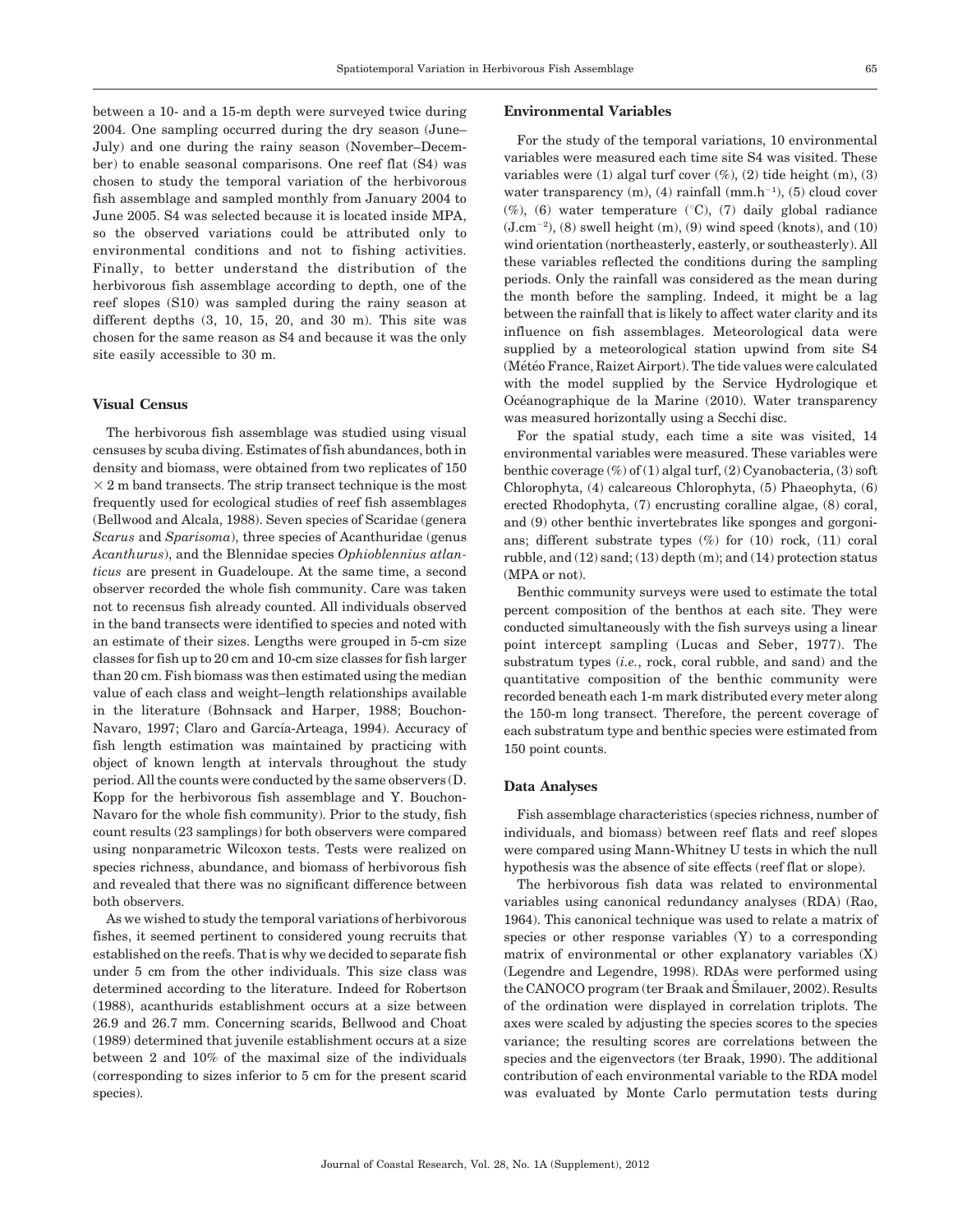forward selection of the explanatory variables at the 0.05% significance level (999 permutations).

As recommended by Legendre and Birks (2010), canonical ordinations were used as a form of time-series analysis for multivariate ecological response data. The fish dataset covers 18 months. Principal coordinates of neighbor matrices (PCNM) (Borcard and Legendre, 2002) were used to analyze the temporal structure in the multivariate fish data. Significant PCNM variables can be represented alone or assembled into submodels that correspond to different temporal scales present in the data. PCNM variables were created using the ''pcnm'' function that is part of the Spacemaker R-language library (Dray, Legendre, and Peres-Netos, 2006). They were subjected to forward selection against the transformed fish data, using the forward.sel function of the Packfor library (Dray, 2005). PCNM variables were selected by Monte Carlo permutation tests (9999 permutations). These PCNMs were then used as explanatory variables in RDA using the R function "rdaTest" (Legendre and Durand, 2009). Following Legendre and Gallagher (2001), the multivariate species data were Hellinger-transformed prior to the multivariate (multispecies) analyses (RDA and PCNM).

Finally, Kendall rank correlations were performed to search for correlations between environmental variables and fish temporal variations.

# **RESULTS**

#### Spatial Distribution

#### Herbivorous Fish Assemblage

Species richness varied from 6 and 10 on reef flats (mean 8.8 species) and from 6 to 9 on reef slopes (mean 7.5) (Table 1). On reef flats, Scarus iserti, Sparisoma rubripinne, Sp. viride, Acanthurus bahianus, and A. coeruleus were present at all sites. On reef slopes, Sp. viride, A. bahianus, and A. coeruleus were present too, but Sp. rubripinne and Sc. iserti were replaced by Sc. taeniopterus and Sp. aurofrenatum.

Concerning the abundance data, Table 1 shows that herbivores were significantly more abundant on reef flats

Table 1. Comparison of the herbivorous fish assemblage variables between reef flats and reef slopes.\*

| Assemblage<br>Characteristic           | Reef Flats                          | Reef Slopes                         | U Value                | $p$ Value <sup>†</sup>    |
|----------------------------------------|-------------------------------------|-------------------------------------|------------------------|---------------------------|
| <b>Species</b><br>Number               | 8.8(0.3)                            | 7.5(0.3)                            | 32.5                   | 0.011                     |
| Assemblage<br>Scaridae<br>Acanthuridae | 75.0(2.3)<br>32.9(3.0)<br>38.1(4.2) | 46.0(1.2)<br>34.4(1.8)<br>11.6(1.4) | 123.0<br>90.5<br>143.0 | 0.014<br>0.496<br>< 0.001 |
| <b>Biomass</b>                         |                                     |                                     |                        |                           |
| Assemblage<br>Scaridae<br>Acanthuridae | 3627 (53)<br>1785 (61)<br>1442 (53) | 4722 (144)<br>3697 (227)<br>953(80) | 63.0<br>39.0<br>96.0   | 0.415<br>0.034<br>0.328   |

 $*$  Values are in mean number.100 m<sup>-2</sup> for the abundance and in mean  $g.100$  m<sup>-2</sup> concerning biomass. Standard error of the mean is in parentheses. Statistical results from Mann-Whitney U tests. {Significant results are in bold.

(mean  $75.0$  ind.100 m<sup>-2</sup>) than on reef slopes (mean  $46.0$ ind.100 m<sup>-2</sup>) ( $p = 0.014$ ). Herbivore biomass did not, however, significantly differ between reef flats and reef slopes ( $p = 0.415$ ).

Scarid abundance did not differ between the two habitats (Table 1;  $p = 0.496$ ) with equivalent abundances on reef flats and reef slopes (respectively,  $32.9 \pm 3.0$  and  $34.4 \pm 1.8$  $ind.100 \text{ m}^{-2}$ ). Acanthurids displayed significant higher densities on the reef flats than on the reef slopes ( $p < 0.001$ ).

Scarid biomass are significantly higher on reef slopes than on reef flats (Table 1;  $p = 0.394$ ) whereas the contrary was observed for Acanthuridae.

#### Herbivorous Fish Assemblage and Environmental Variables

Canonical RDA showed that the environmental variables explained 52.9% of the variation in the species abundance data (Figure 2a). An overall permutation test of significance showed that the canonical  $R^2$  between herbivore abundances and environmental factors was highly significant ( $p = 0.001$ ). The first two canonical axes explained 45.2% of the variation in the species data and 79.3% of the species–environment relationship. Six environmental variables had a significant influence on numbers of individuals: coral cover, other benthic invertebrates cover, algal cover, sand, rubble, and depth. The depth axis separates the reefs flats from the reef slopes, with the S10 samples (3, 10, 15, 20, and 30 m) distributed along the depth gradient. The analysis showed that three species of scarids were more numerous on reef slopes (Scarus taeniopterus, Sp. aurofrenatum and Sp. viride) whereas Sp. chrysopterum and Sc. iserti were more abundant on reef flats. Sc. taeniopterus presents more individuals in areas where the coral cover was important. Sc. iserti seemed to prefer the sandy substrate whereas Sp. *rubripinne* was found in high numbers on coral rubble (Figure 2a).

For the biomass data (Figure 2b), RDA showed that the environmental variables explained 50.9% of the variation in the species data. The relationship was highly significant  $(p =$ 0.001). The first two canonical axes explained 42.5% of the variation in the species biomass data and 79.6% of the species– environment relationship. Among the 14 environmental factors included in the analysis, 5 had a significant influence on the biomass data: Phaeophyta cover, Rhodophyta cover, coral covers, depth, and protection status. Depth influenced the herbivorous fish assemblages, separating reef slopes from reef flats, with S10 sites distributed along the depth vector. Large individuals of Sp. viride and Sp. aurofrenatum were preferentially observed in deep areas. Areas with high coral covers, which coincided with the MPA, harbored large individuals of Sc. taeniopterus. Sc. iserti, Sp. chrysopterum, and A. chirurgus showed high biomass outside the MPA, on degraded reef flats and reef slopes. Macroalgal cover also had an influence on herbivore assemblages. Large individuals of Sp. rubripinne preferred Phaeophyta cover, whereas A. coeruleus, A. bahianus and Ophioblennius atlanticus were related to Rhodophyta cover (Figure 2b).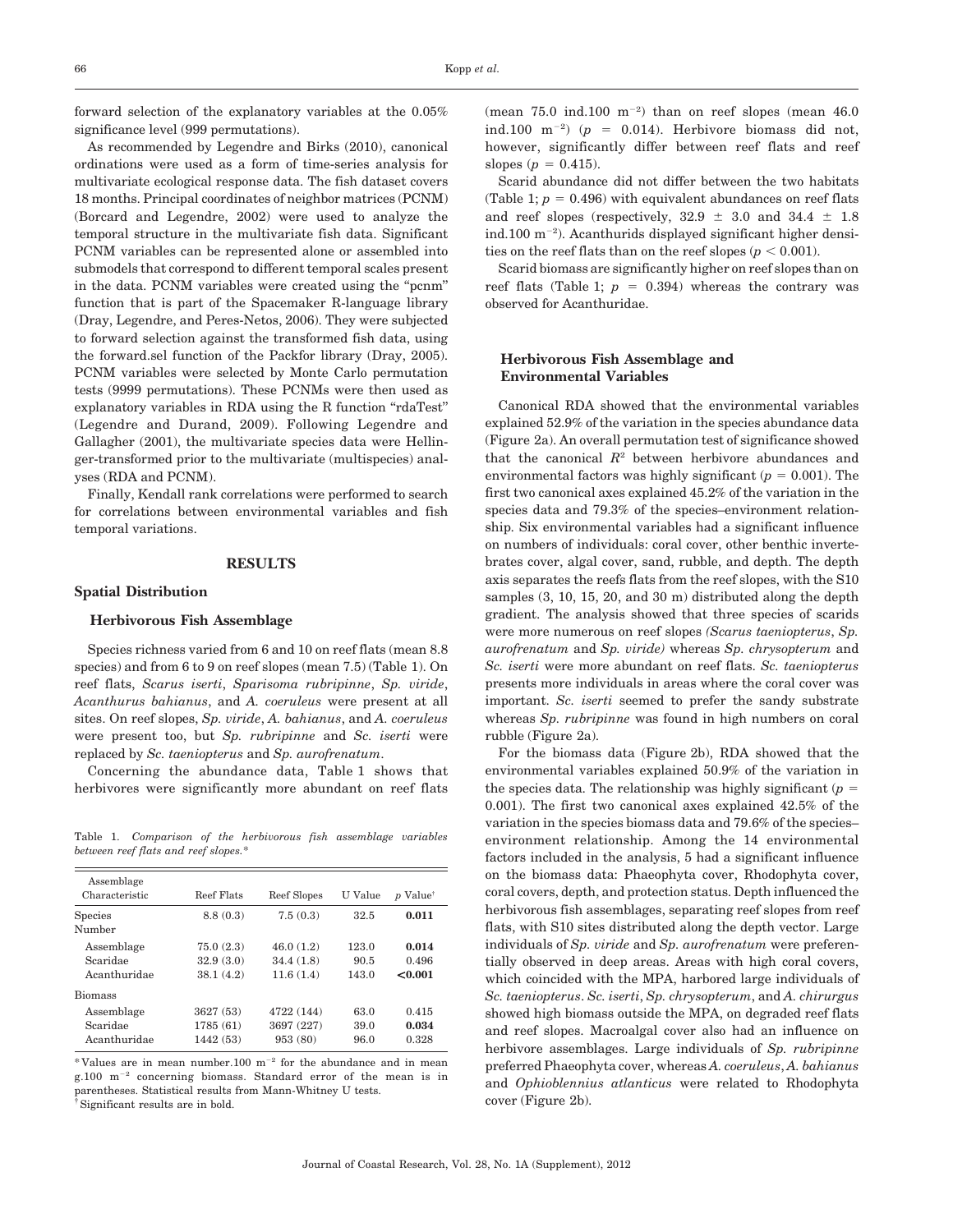

Figure 2. Correlation biplot based on a RDA ordination of the herbivore abundances (a) and biomass (b) constrained by the environmental variables. Only the environmental factors retained by forward selection  $(p < 0.05)$  are shown. Quantitative variables are circled and indicated by arrows and qualitative are framed.  $d = \text{dry season}, r = \text{rainy season}, \bullet =$ reef slopes,  $\blacksquare$  = reef flats. A.bahi = Acanthurus bahianus, A.chir = Acanthurus chirurgus, A.coer = Acanthurus coeruleus, O.atla = Ophio $blennius$  atlanticus, Sc.iser = Scarus iserti, Sc.taen = Scarus taeniopterus,  $Sc.$ vetu =  $Scarus$  vetula, Sp.auro =  $Sparisoma$  aurofrenatum, Sp.chry =  $Sparisoma chrysopterum, Sp.rubr = Sparisoma rubripinne, Sp.viri =$ Sparisoma viride.

#### Temporal Variations

## Short-Term Variations

Canonical RDA was carried out on synthetic descriptors of the herbivorous assemblages, i.e., species richness, number of individuals, biomass, proportion of herbivores in number and biomass among the whole fish community, the Shannon diversity index computed on abundance and biomass data, and the equitability in abundance and biomass. The first two factorial axes explained 51.3% of the variance of the data, with 40.1% for axis 1 and 11.2% for axis 2. Three environmental variables were significant: swell, tide, and easterly winds. Examination of the correlation coefficients and canonical coefficients showed that the first axis is mostly explained by



Figure 3. Correlation biplot of the RDA ordination of descriptors of the herbivorous fish assemblage constrained by the environmental variables. Only the environmental factors retained by forward selection  $(p < 0.05)$  are shown. Quantitative variables are indicated by arrows; qualitative variables are framed. Prop $HN = proportion of herbivores in number$ ,  $PropHB = proportion of herbivores in biomass, H'Number = Shannon$ diversity index computed on abundance, H'Biomass = Shannon diversity index computed on biomass data,  $E'Number = \alpha$  equitability in abundance  $E'Biomass =$  equitability in abundance.

swell  $(r = 0.85)$  and axis 2 by wind  $(r = 0.98)$ . Results show that tidal state had an influence on the abundance and biomass of fish (Figure 3). The diversity and equitability indices were also opposed to the swell vector. Species richness and fish diversity were more important on the reef flat when the sea is calm. The easterly winds, which generate a choppy sea, had the same negative effect on fish distribution in shallow water.

Projection of the month records in Figure 3 showed that axis 1 separated the rainy season months (left side of the graph) from those of the dry season (right side). This was confirmed by the association of the swell vector with axis 1, as the swell is enhanced during the dry season due to reinforcement of the trade winds.

## Long-Term Variations

To better understand the annual temporal variations of the herbivorous fish assemblages, two data sets were considered separately, the juveniles  $(<5 \text{ cm})$  and the fish larger than  $5 \text{ cm}$ . The RDA ordinations of the sites measured monthly showed that the temporal distribution of the herbivore assemblage was cyclical, both in number of individuals and in biomass for the juveniles but only in number of individuals for the adults; lines are drawn in Figure 4 that follow the sampling time sequence. Results concerning the adult biomass were less clear because of the high variation of biomass from one species to another.

For numbers of adult individuals (Figure 4a), two PCNM variables (3 and 4) were significant ( $p = 0.011$  and  $p = 0.015$ , respectively); they accounted together for 35.6% of the species temporal variance. The first canonical axis represented 34.8% of the variance and had a period of approximately 9 months (Figure 5a). The species contributing in an important way to the variation along this axis were Sc. iserti and A. chirurgus. The variance explained by axis 2 was very small, 0.86%.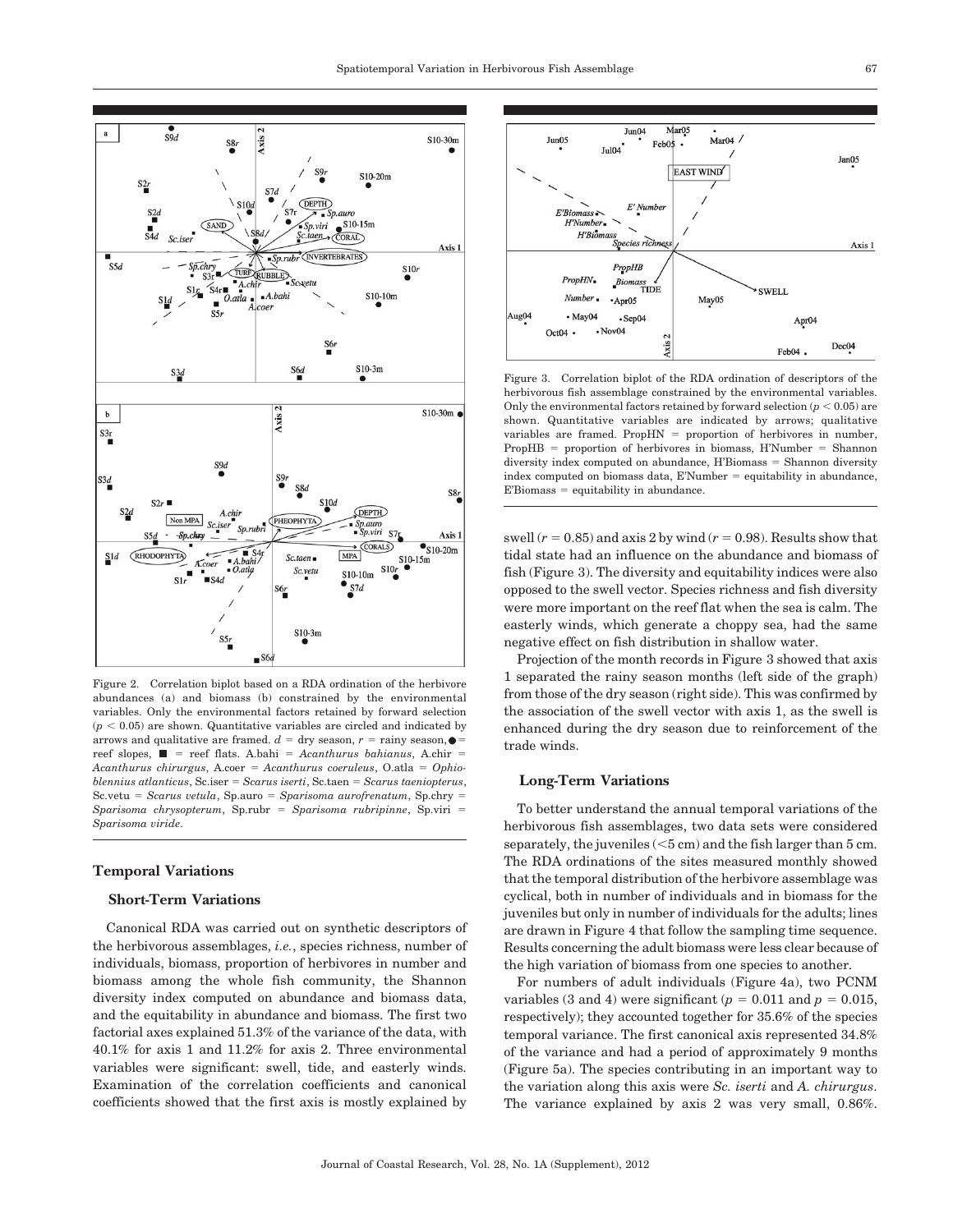





Figure 5. First canonical axis values of the PCNM analysis of (a) multispecies adults herbivorous fish and (b) multispecies juveniles, drawn as a function of time (abscissa). The analysis in (a) involved PCNMs 3 and 4 as explanatory variables and in (b) PCNMs 1 and 2.

Figure 4b revealed that three PCNM variables (3, 4, and 5) were significant ( $p = 0.004$ ,  $p = 0.020$ , and  $p = 0.032$ , respectively) for the adult biomass; they explained 47.8% of the species temporal variance. The first canonical axis represented 35.6% of the variance and had a period of nine months, like for the numbers of adult individuals (Figure 5a). Sc. iserti and A. chirurgus were the species contributing the most to axis 1. Results concerning juvenile fish species are represented in Figure 4c and 4d. Two PCNM variables (1 and 2) were marginally significant for the number of juveniles ( $p =$ 0.056 and  $p = 0.048$ , respectively); they explained together 23.6% of the species temporal variance. The  $R^2$  of the first canonical axis was 14.1%; that axis had a period of approximately 13 months (Figure 5b). This period was the same again

 $\leftarrow$  $=$  Scarus vetula, Sp.auro  $=$  Sparisoma aurofrenatum, Sp.chry  $=$ Sparisoma chrysopterum, Sp.rubr = Sparisoma rubripinne, Sp.viri = Sparisoma viride) constrained by the sampling months  $(\blacksquare)$ . The percentage reported along each axis refers to the percentage of the total variation in the herbivorous fish assemblage, which is accounted for by the canonical axis. Some species arrows end outside the graphs; the coordinates of their end points are given.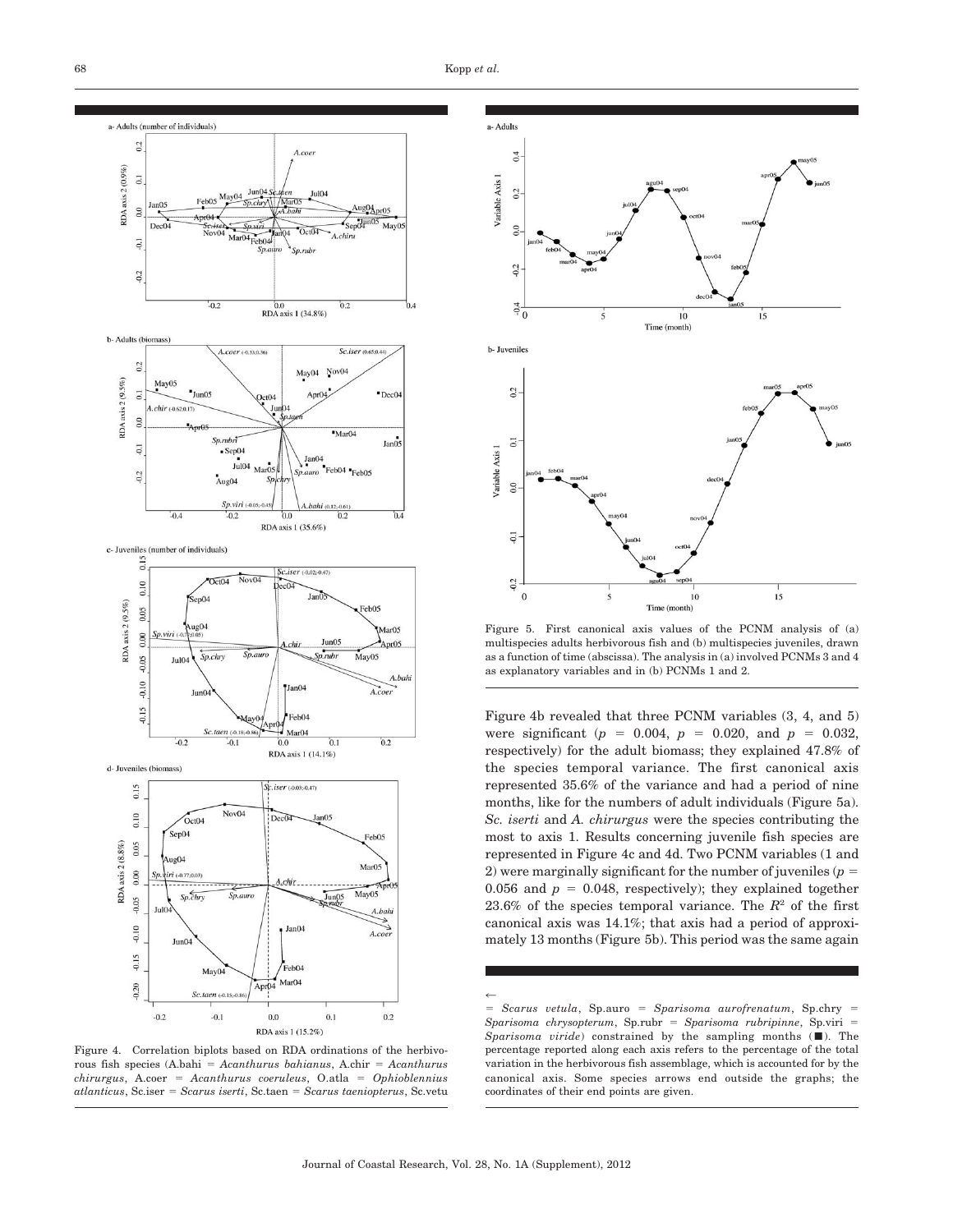

Figure 6. Relationship between fish counts (number.100  $m^{-2}$ ) and biomass  $(g.100 \text{ m}^{-2})$  for adults (a) and juveniles (b) on the one hand and water temperature (in °C) on the other hand.

for juvenile biomass. The  $R<sup>2</sup>$  of the first canonical axis was 15.2%, and the two significant PCNM variables (1 and 2) explained 24.0% of the species temporal variance. For both biomass and number of individuals, the species contributing the most to the variation along axis 1 were Sp. viride and A. bahianus.

Figure 6 shows the good relationship between fish densities (in number and biomass) and seawater temperature. As a season indicator, temperature is a good proxy for other variables, such as precipitation, wind, and swell, which dominate the yearly environmental variation in the Caribbean. The relationship is not linear because of the high fish count and biomass values observed in January 2004; this was due to the observation of a school of surgeonfish (Acanthuridae) which crossed the transect during the survey. However, Kendall rank correlations of water temperature with juvenile and adult counts and juvenile biomass were significant (juvenile counts: tau = 0.402,  $p = 0.032$ ; adult counts: tau = 0.408,  $p = 0.029$ ; juvenile biomass: tau = 0.393,  $p = 0.023$ ) and very nearly significant for adult biomass (tau =  $0.363$ ,  $p = 0.052$ ). Without the first month of observations, all correlations with temperature were significant (juvenile counts: tau =  $0.499, p = 0.010;$ adult counts: tau =  $0.506$ ,  $p = 0.009$ ; juvenile biomass: tau = 0.489,  $p = 0.006$ ; adult biomass: tau = 0.456,  $p = 0.018$ ). Results for both adults and biomass showed that herbivorous fish abundances were the lowest during the winter (December– February), whereas the maximum abundances were observed during the rainy season for juveniles and adults, with two peaks for adults in August and November.

## DISCUSSION

This work was designed to examine spatial and temporal variations in the structure of herbivorous fish assemblages in some Caribbean coral reefs at several different scales. Significant variations were found among sites located around the island of Guadeloupe. The observations suggest many possible causes of spatial variations. Concerning temporal variations, the structure of the herbivorous fish assemblages varied significantly daily and seasonally.

#### Spatial Distribution

An important aim for reef fish ecologist is to explain differences in habitat utilization patterns among reef-associated species (Johansen, Bellwood, and Fulton, 2008). The distribution patterns of fish are often shaped by the interaction between their physiological capacities and the physical attributes of the environment like temperature, salinity, or water motion (Bellwood and Wainwright, 2001). Fish spatial distributions on coral reefs were reviewed in detail by Williams (1991). Food availability, coral reef complexity, presence of shelter, and benthic cover, as well as dispersal, settlement, competition, and predation, are thought to be determinants of habitat use in reef fishes. Wave exposure was also identified as a factor determining reef fish distribution. However, the ability of each species to cope with the biophysical characteristics of the local environment must also set overall limits to the range of potential habitats that can be occupied (Johansen, Bellwood, and Fulton, 2008). For herbivorous fishes, the greatest source of variations in community structure is seen at the habitat or reef-zone scale (Russ, 1984). Physical factors determine the cross-shelf patterns, with incident wave action being the main physical factor accounting for differences in fish communities among habitats (Russ, 1984; Williams, 1982).

During the present study, the considered factors were depth, benthic cover, and protection status. The results highlighted the importance of depth for the distribution of herbivorous fish, with a strong difference between the herbivorous assemblage on reefs flats and that on reef slopes. While the maximal densities of herbivorous fish were found on reef flats, their biomass was higher on reef slopes, where the fish were larger. Indeed, reefs flats are the habitat of predilection for herbivorous juveniles, where they are numerous but with small biomass (Bouchon-Navaro and Harmelin-Vivien, 1981; Robertson, Polunin, and Leighton, 1979; Sale, 1969). The densities in the present study are high for the Caribbean (Lewis, 1986; Lewis and Wainwright, 1985; van Rooij, Videler, and Bruggemann, 1998; Williams and Polunin, 2001) and are closer to those of the Indo-Pacific (Gust, Choat, and McCormick, 2001; Harmelin-Vivien, 1984; Robertson, Polunin, and Leighton, 1979). Concerning biomass, the values obtained in Australia (Gust, Choat, and McCormick, 2001) and in Bonaire (Bruggemann, van Oppen, and Breeman, 1994; van Rooij, Videler, and Bruggemann, 1998) are higher than in Guadeloupe.

Acanthuridae were more abundant on reef flats, whereas Scaridae predominated on reef slopes. This difference in dominance has been noted by Lewis and Wainwright (1985) on the coral reefs of Belize; Acanthuridae were abundant in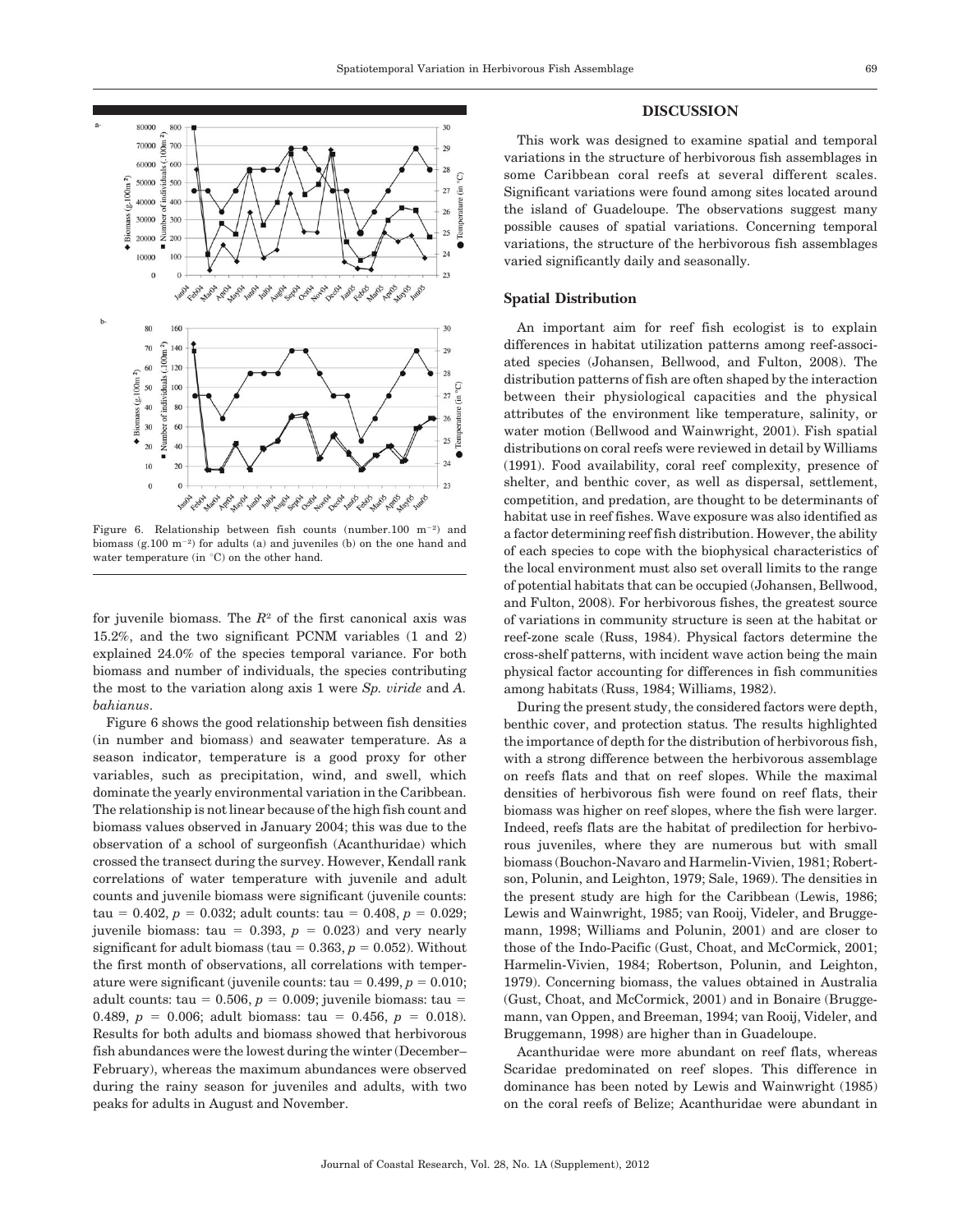shallow waters above a 5-m depth, while Scaridae were abundant deeper. Bouchon-Navaro and Harmelin-Vivien (1981) also observed this separation between the two herbivorous families according to depth in the Red Sea. They showed that in Aqaba surgeonfish (Acanthuridae) dominate the reef flat and parrotfish (Scaridae) the outer slope. In contrast, at Aldabra Atoll in the Indian Ocean, Robertson, Polunin, and Leighton (1979) found parrotfish to be more abundant on the reef crest and surgeonfish on deeper reef slopes. In the same way, in Takapoto (French Polynesia), Acanthuridae dominated the reef slopes and Scaridae the shallower areas (Bouchon-Navaro, 1983).

Several explanations for the observed changes in species composition with depth are possible. To explain this different habitat use, Bellwood and Wainwright (2001) hypothesized that there was a strong correlation between estimated swimming performance and degree of water movement. They suggested that swimming performance in fishes limits access to high-energy locations and may be a significant factor influencing habitat use. The difference in Scarid or Acanthurid dominance between reef slopes and reef flats may be directly linked to the functional attributes of fish species and particularly to their swimming performance (Fulton and Bellwood, 2005; Fulton, Bellwood, and Wainwright, 2005). Exposed shallow habitats (like reef flats) displayed the highest flow velocities with the value decreasing with increasing depth. Consequently, the fast swimmers would be the most abundant in high-energy locations, where they encounter high hydrodynamic action, and slower swimmers would be most abundant in sheltered locations.

Another explanation may be the nutritional ecology of herbivorous fish. Indeed, grazers may detect small changes in algal nutritional value (Zemke-White, Choat, and Clements, 2002) and with increasing depth, the lower levels of irradiance alter the nutritional values of algae. It is so possible that herbivores distribute themselves accordingly. Irradiance may also have an effect on algal palatability. According to Cronin and Hay (1996), high levels of ultraviolet light found in shallow waters decrease the abundance of some secondary metabolites and thus make shallow algae more susceptible to grazing.

#### Temporal Variation

The present study has shown the existence of temporal variation in the herbivorous fish assemblage of the reef flats. Some are short termed: the fish leave the reef flat at low tide and when a choppy sea is settled. Other variations are seasonal. The largest numbers of individuals and biomass were observed during the rainy season and the minimal abundances between December and February in the dry season.

Another study in coral reef of Guadeloupe (Bouchon-Navaro, 1997) showed that herbivorous fish presented an annual cycle, with the maximum number of individuals observed in the rainy season (May–September) and the minimum during the dry season (November–April). However, some authors did not find seasonality in the herbivore assemblage (Duffy and Hay, 1990). In tropical areas, they noticed that herbivores are abundant and active all year long. They argued that seasonality is found

on temperate systems and that herbivorous fish are more active during the summer. In Australia, Booth (1998) also noted that herbivorous scarid abundances were not influenced by seasons.

The present study showed that juvenile herbivores presented peaks of abundance between June and September. In their studies in Curação and Guadeloupe, Luckhurst and Luckhurst (1977) and Bouchon-Navaro (1997), respectively, had identified juvenile peaks of abundance between May and July and then between September and November.

Water temperature was identified as an important factor structuring the temporal variations of adult and juvenile herbivores. According to Munro (1983), the presence of coral reef fish larvae in the plankton is linked to water temperature, larvae being rare when water temperature is higher than  $28^{\circ}$ C, and the maximum abundance of fish larvae may be observed in February, March, and April in Caribbean waters. In the present study, water temperature did not exceed  $28^{\circ}$ C during these months. Reeson (1983a, 1983b) also suggested that the period of reproduction for Acanthuridae and Scaridae is between January and March. For Randall and Randall (1963), this privileged period is linked to water temperature, which is colder during that season. As herbivores have a pelagic larval phase between 50 and 70 days (Rocha et al., 2002; Thresher, 1984), which may explain the high abundance of juveniles observed on the reefs between June and September.

Besides the arrival of juveniles during the rainy season, another hypothesis was formulated to explain the higher fish abundances during this period (Letourneur 1996b; Letourneur et al., 2008) to explain the higher fish abundances during this period. He argued that during this period reef flats are used for habitat and food resources by fish usually avoiding it during the dry season, when wave action is severe. For this author, the latter explanation mainly concerned schooling herbivores such as parrotfish and surgeonfish. This hypothesis may explain the results of the present study: the swell was indeed the highest during December, January, and February, when the lowest herbivore abundances were observed.

# **CONCLUSIONS**

The present work provided new descriptive information on the structure in space and time of herbivorous fish assemblages in the French West Indies. We demonstrated that the herbivorous fish assemblage is highly shaped by the coral reefs environmental factors. In light of the global coral reef crisis, the contribution of each of these factors needs to be among the main goals of future research on herbivorous coral reef fishes. Indeed, our ability to detect responses of herbivorous fish assemblages to spatial and temporal variables can lead to some more adapted management measures and to more effective means of reducing ecosystem disturbance.

#### ACKNOWLEDGMENTS

The authors express their thanks to the Réserve Marine du Grand Cul-de-Sac Marin for their authorization to work in the protected areas.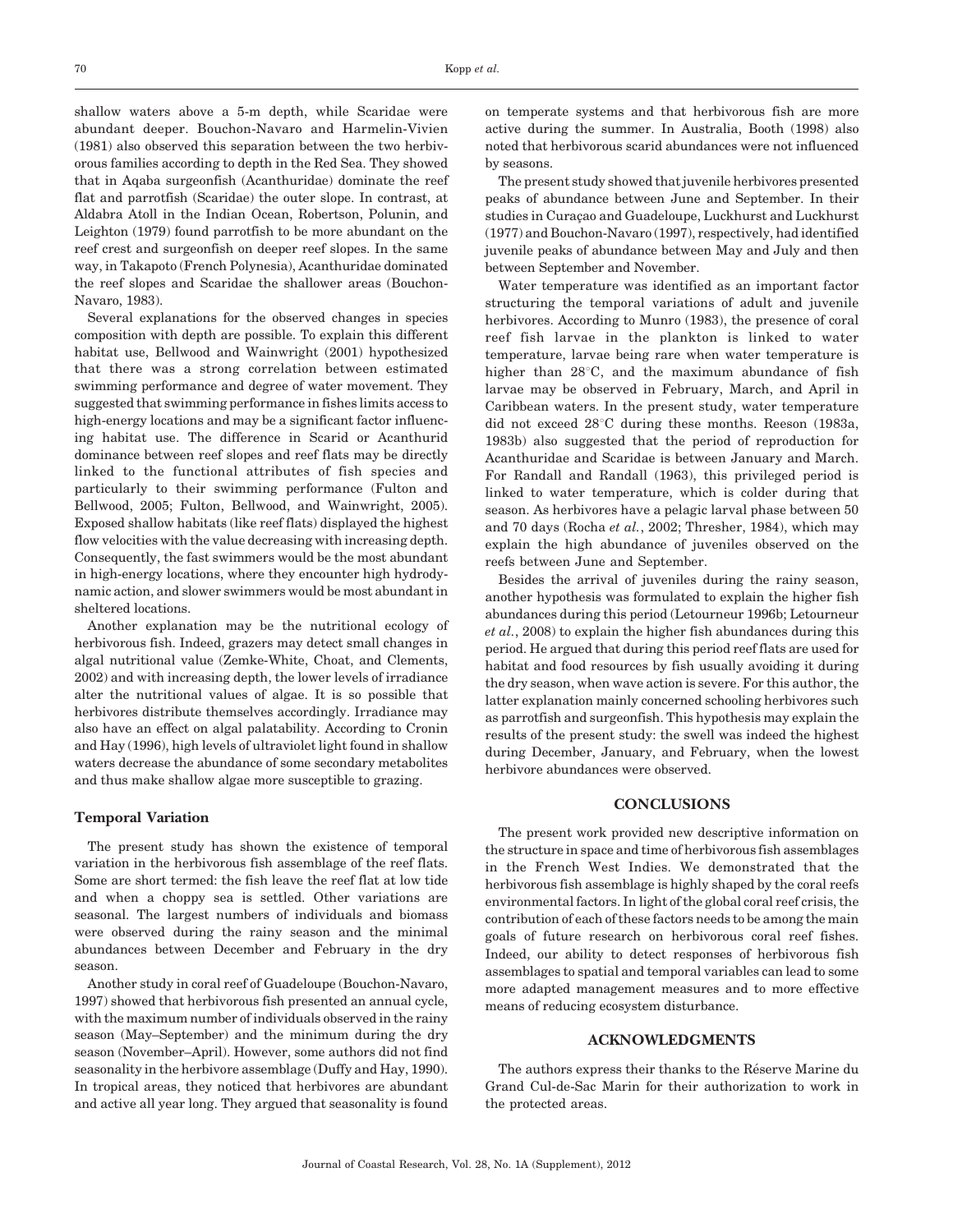## LITERATURE CITED

- Bellwood, D.R. and Alcala, A.C., 1988. The effect of a minimum length specification on visual estimates of density and biomass of coral reef fishes. Coral Reefs, 7, 23–27.
- Bellwood, D.R. and Choat, J.H., 1989. A description of the juvenile phase colour patterns of 24 parrotfish species (family Scaridae) from the Great Barrier Reef, Australia. Records of the Australian Museum, 41, 1–41.
- Bellwood, D.R. and Wainwright, P.C., 2001. Locomotion in labrid fishes: implications for habitat use and cross-shelf biogeography on the Great Barrier Reef. Coral Reefs, 20, 139–150.
- Bohnsack, J.E. and Harper, D.E., 1988. Length–weight relationships of selected marine reef fishes from Southern United States and the Caribbean. NOAA Technical Memorandum NMFS-SEFC-215, 31p.
- Booth, D.J., 1998. Grazing pressure of roving and territorial fishes on patch reef in One Tree Lagoon. In: Greenwood, J.G. and Hall, N.J. (eds.), Proceedings of the Australian Coral Reef Society 75th Anniversary Conference. Brisbane, Australia: School of Marine Science, University of Queensland, pp. 15–27.
- Borcard, D. and Legendre, P., 2002. All-scale spatial analysis of ecological data by means of principal coordinates of neighbour matrices. Ecological Modelling, 153, 51–68.
- Bouchon, C.; Portillo, P.; Bouchon-Navaro, Y.; Louis, M.; Hoetjes, P.; Brathwaite, A.; Roach, R.; Oxenford, H.; O'Farrell, S., and Day, O., 2008. Status of coral reefs in the Lesser Antilles after the 2005 coral bleaching event. In: Wilkinson, C. and Souter, D. (eds.), Status of Caribbean Coral Reefs after Bleaching and Hurricanes in 2005. Townsville: Global Coral Reef Monitoring Network and Reef and Rainforest Research Center, pp. 85–104.
- Bouchon-Navaro, Y., 1983. Distribution quantitative des principaux poissons herbivores (Acanthuridae et Scaridae) de l'atoll de Takapoto (Polynésie française). Journal de la Société des Océanistes, 77, 43–54 [in French].
- Bouchon-Navaro, Y., 1997. Les Peuplements Ichtyologiques Récifaux des Antilles: Distribution Spatiale et Dynamique Temporelle. Guadeloupe, France: University of the French West Indies, Ph.D. thesis, 242p [in French].
- Bouchon-Navaro, Y. and Harmelin-Vivien, M.L., 1981. Quantitative distribution of herbivorous reef fishes in the Gulf of Aqaba (Red Sea). Marine Biology, 63, 79–86.
- Bruggemann, J.H.; van Oppen, M.J.H., and Breeman, A.M., 1994. Foraging by the stoplight parrotfish Sparisoma viride. I. Food selection in different, socially determined habitats. Marine Ecology Progress Series, 106, 41–55.
- Claro, R. and García-Arteaga, J.P., 1994. Crecimiento. In: Claro, R. (ed.), Ecología de los Peces Marinos de Cuba. Chetumal, Mexico: Centro de Investigaciones de Quintana Roo, pp. 321–402.
- Cronin, G. and Hay, M.E., 1996. Susceptibility to herbivores depends on recent history of both the plant and animal. Ecology, 77, 1531– 1543.
- Dray, S.; Legendre, P., Peres-Neto, P., 2006. Spatial modeling: a comprehensive framework for principal coordinate analysis of neighbor matrices (PCNM). Ecological Modelling, 196, 483–493.
- Dray, S., 2005. Packfor: forward selection with multivariate Y by permutation under reducel model. Laboratoire Biométrie et Biologie Evolutive, Lyon. Available at: http://biomserv.univ-lyon1.  $fr/\sim$ dray/software.php.
- Duffy, J.E. and Hay, M.E., 1990. Seaweed adaptations to herbivory. Bioscience, 40, 368–375.
- Fulton, C.J. and Bellwood, D.R., 2005. Wave-induced water motion and the functional implications for coral reef fish assemblages. Limnology and Oceanography, 50, 255–264.
- Fulton, C.J.; Bellwood, D.R., and Wainwright, P.C., 2005. Wave energy and swimming performance shape coral reef fish assemblages. Proceedings of the Royal Society Biological Sciences, 272, 827–832.
- Galzin, R., 1987a. Structure of fish communities of French Polynesian coral reefs. I. Spatial scales. Marine Ecology Progress Series, 41, 129–136.
- Galzin, R., 1987b. Structure of fish communities of French Polynesian

coral reefs. II. Temporal scales. Marine Ecology Progress Series, 41, 137–145.

- Gardner, T.A.; Côté, I.M.; Gill, J.A.; Grant, A., and Watkinson, A.R., 2003. Long-term region-wide declines on Caribbean corals. Science, 301, 958–960.
- Guadeloupe National Park. (2005). Welcome to the Official Site. http://www.guadeloupe-parcnational.com (accessed January 2006).
- Gust, N.; Choat, J.H., and McCormick, M.I., 2001. Spatial variability in reef fish distribution, abundance, size and biomass: a multi-scale analysis. Marine Ecology Progress Series, 214, 237–251.
- Harmelin-Vivien, M.L., 1984. Distribution quantitative des poissons herbivores dans les formations coralliennes. ORSTOM Tahiti. Notes et Documents Océanographiques, 22, 81-107 [in French].
- Hughes, T.P., 1994. Catastrophes, phase shifts, and large-scale degradation of a Caribbean coral reef. Science, 265, 1547–1551.
- Hughes, T.P.; Baird, A.H.; Bellwood, D.R.; Card, M.; Connolly, S.R.; Folke, C.; Grosberg, R.; Hoegh-Guldberg, O.; Jackson, J.B.C.; Kleypas, J.; Lough, J.M.; Marshall, P.; Nyström, M.; Palumbi, S.R.; Pandolfi, J.M.; Rosen, B., and Roughgarden, J., 2003. Climate change, human impacts, and the resilience of coral reefs. Science, 301, 929–933.
- Hughes, T.P.; Bellwood, D.R.; Folke, C.S.; McCook, L.J., and Pandolfi, J.M., 2007a. No-take areas, herbivory and coral reef resilience. Trends in Ecology and Evolution, 22, 1–3.
- Hughes, T.P.; Rodriguez, M.J.; Bellwood, D.R.; Ceccarelli, D.; Hoegh-Guldberg, O.; McCook, L.; Moltschaniwskyj, N.; Pratchett, M.S.; Steneck, R.S., and Willis, B., 2007b. Phase shifts, herbivory, and the resilience of coral reefs to climate change. Current Biology, 17, 1–6.
- Jackson, J.B.C.; Kirby, M.X.; Berger, W.H.; Bjorndal, K.A.; Botsford, L.W.; Bourque, B.J.; Bradbury, R.H.; Cooke, R.G.; Erlandson, J.; Estes, J.A.; Hughes, T.P.; Kidwell, S.M.; Lange, C.B.; Lenihan, H.S.; Pandolfi, J.M.; Peterson, C.H.; Steneck, R.S.; Tegner, M.J., and Warner, R.R., 2001. Historical overfishing and the recent collapse of coastal ecosystems. Science, 293, 629–638.
- Johansen, J.L.; Bellwood, D.R., and Fulton, C.J., 2008. Coral reef fishes exploit flow refuges in high-flow habitats. Marine Ecology Progress Series, 360, 219–226.
- Kopp, D., 2007. Les Poissons Herbivores dans l'Écosystème Récifal des Antilles. Guadeloupe, France: University of the French West Indies, Ph.D. thesis, 198p [in French].
- Lapointe, B.E., 1997. Nutrient thresholds for bottom-up control of macroalgal blooms on coral reefs in Jamaica and southeast Florida. Limnology and Oceanography, 42, 1119–1131.
- Legendre, P. and Durand, S., 2009. Canonical redundancy analysis (RDA test). Electronic references. Montréal, Québec, Canada: Département des Sciences Biologiques, Université de Montréal.
- Legendre, P. and Birks, H.J.B., 2010. From classical to canonical ordination. In: Birks, H.J.B.; Lotter, A.F.; Juggins, S., and Smol, J.P. (eds.), Tracking Environmental Change using Lake Sediments. Volume 5: Data Handling and Numerical Techniques. Dordrecht: Springer.
- Legendre, P. and Gallagher, E.D., 2001. Ecologically meaningful transformations for ordination of species data. Oecologia, 129, 271– 280.
- Legendre, P. and Legendre, L., 1998. Numerical Ecology, 2nd English ed. Amsterdam: Elsevier Science BV, 853p.
- Letourneur, Y., 1996a. Dynamics of fish communities on Reunion fringing reefs, Indian Ocean. I. Patterns of spatial distribution. Journal of Experimental Marine Biology and Ecology, 195, 1–30.
- Letourneur, Y., 1996b. Dynamics of fish communities on Reunion fringing reefs, Indian Ocean. II. Patterns of temporal fluctuations. Journal of Experimental Marine Biology and Ecology, 195, 31–52.
- Letourneur, Y.; Gaertner, J-C.; Durbec, J-P., and Jessus, M.E., 2008. Effects of geomorphological zones, reefs and seasons on coral reef fish communities of Réunion Island, Mascarene Archipelago, SW Indian Ocean. Estuarine Coastal and Shelf Science, 77, 697–709.
- Lewis, S.M., 1986. The role of herbivorous fishes in the organization of a Caribbean reef community. Ecological Monographs, 56, 183–200.
- Lewis, S.M. and Wainwright, P.C., 1985. Herbivore abundance and grazing intensity on a Caribbean coral reef. Journal of Experimental Marine Biology and Ecology, 87, 215–228.